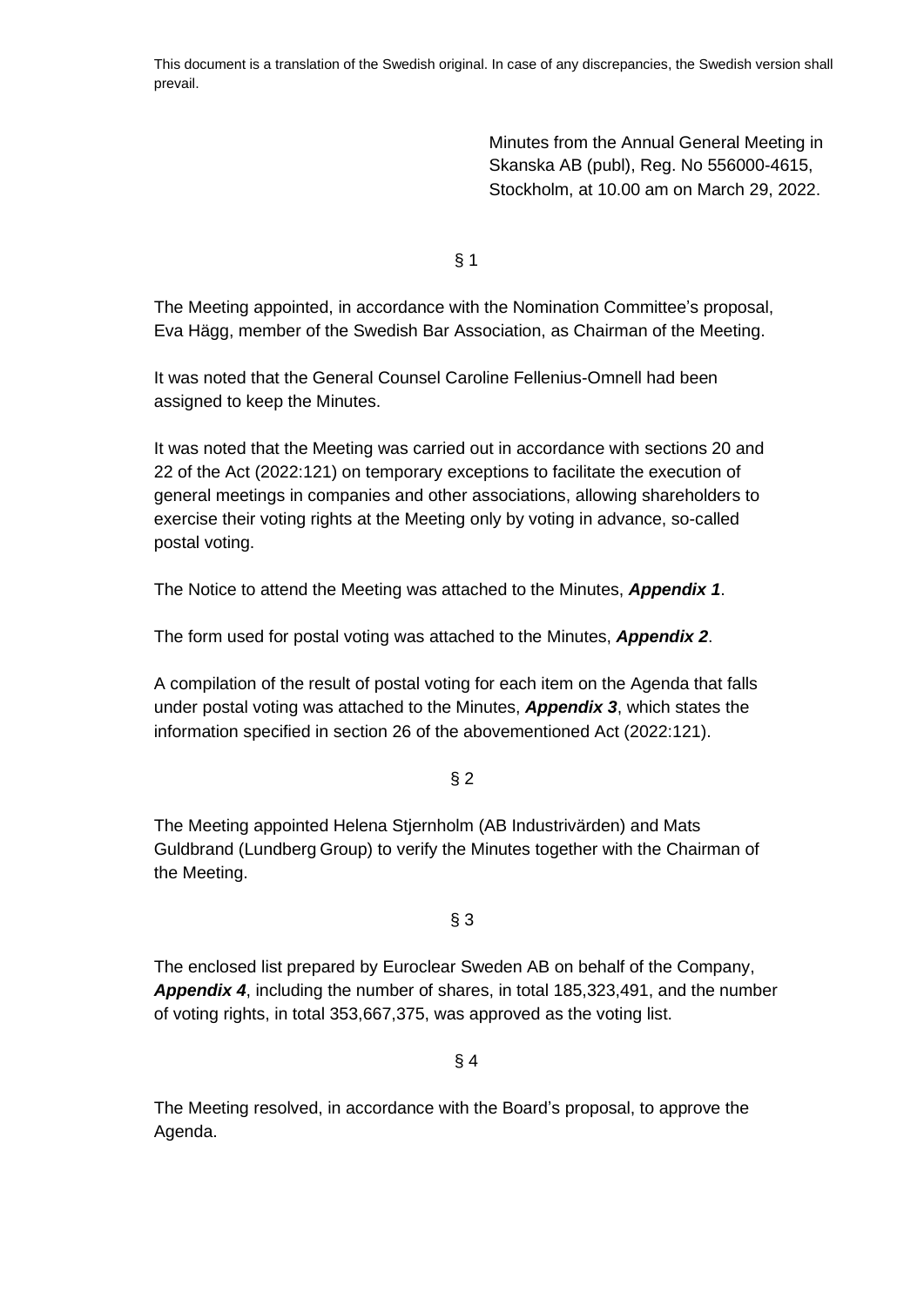The Meeting was declared duly convened as the Notice to attend the Meeting has been published in the Swedish Official Gazette (Post och Inrikes Tidningar) on February 28, 2022 and been available on the Company's website from February 24, 2022. An advertisement stating that the Notice had been published was included in Dagens Nyheter and Svenska Dagbladet on February 28, 2022.

# § 6

It was noted that the Annual and Sustainability Report and the Audit Report for 2021 including the consolidated accounts and the consolidated Audit Report for the same year, *Appendix 5*, as well as the auditor's statement in accordance with Chapter 8, Section 54 of the Swedish Companies Act, *Appendix 6*, had been presented by being kept available at the Company's offices and on the Company's website.

A summary of questions received from shareholders as well as answers from the Board, the President and the Nomination Committee has been kept available at the Company's offices and on the Company's website.

### § 7

The Meeting resolved to adopt the parent company's income statement and balance sheet, as well as the consolidated income statement and statement of financial position for 2021, in accordance with the Board's and the President's motion.

### § 8

The Meeting resolved, in accordance with the motion by the Board and the President, that of the unappropriated earnings, which in accordance with the adopted balance sheet were at the disposal of the Meeting, SEK 10.00 per share, of which SEK 7.00 per share as ordinary dividend and SEK 3.00 per share as extra dividend, would be distributed to the shareholders.

The Meeting resolved to set March 31, 2022, as the record date for the dividend.

§ 9

The Board members and the President were discharged from liability for their administration of the Company in 2021. It was noted that the persons who own shares in the Company and were concerned by this resolution, did not participate in this resolution.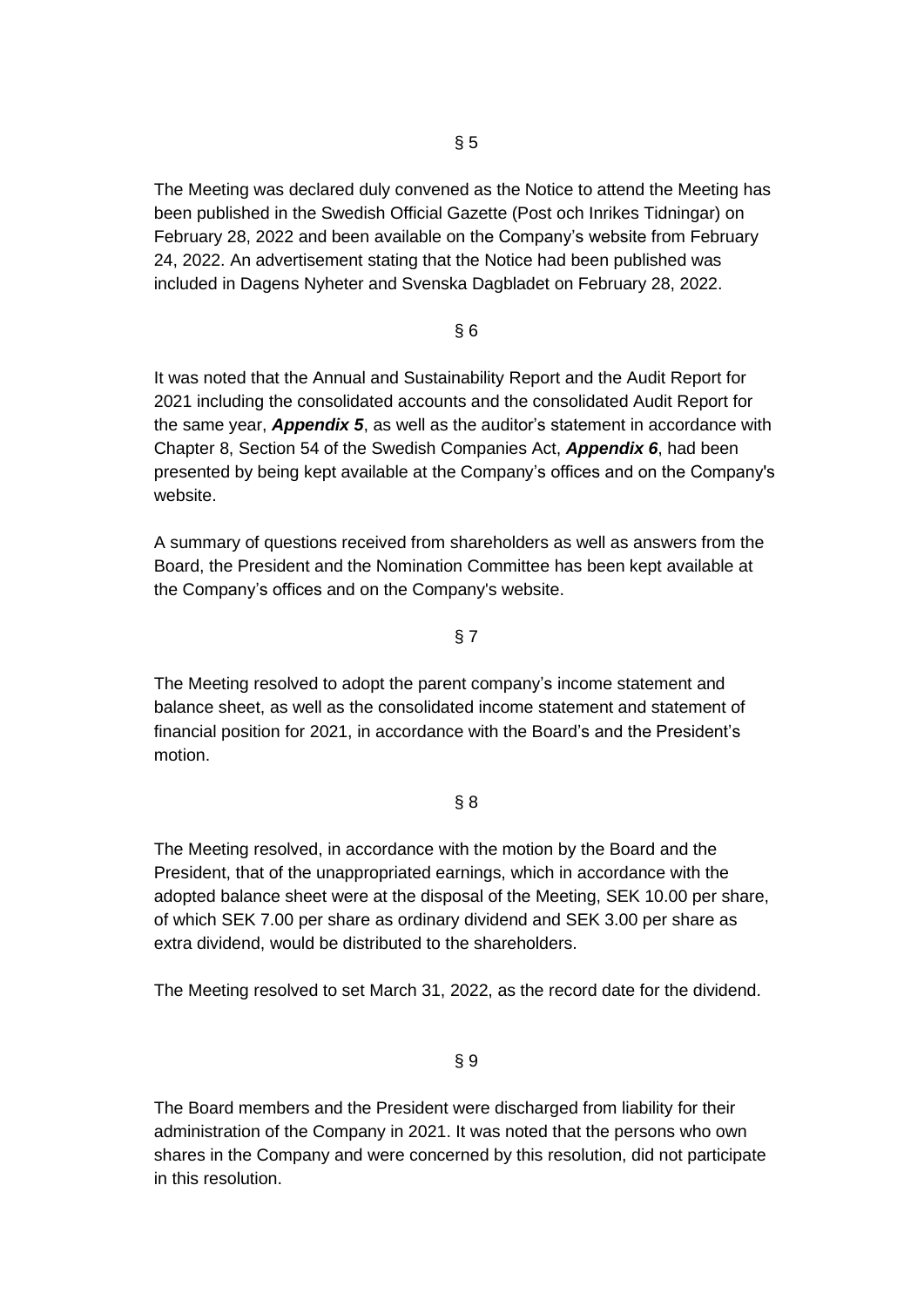The Meeting resolved, in accordance with the Nomination Committee's proposal, that the number of Board members elected by the Meeting should be eight and that one registered accounting firm should be elected as auditor with no deputy auditor.

#### § 11

The Meeting resolved, in accordance with the Nomination Committee's proposal, that fees to the Board members and to the Chairman of the Board as well as fees for work in the committees of the Board should be paid as follows:

- SEK 2,250,000 to the Chairman of the Board;
- SEK 750,000 each to the other Board members elected by the Annual General Meeting not employed by Skanska;
- SEK 270,000 to the Chairman of the Audit Committee and SEK 190,000 each to the other members of the committee;
- SEK 115,000 to the Chairman of the Compensation Committee and SEK 110,000 each to the other members of the committee; and
- SEK 220,000 each to the Chairman of the Project Review Committee and the other members of the committee.

The Meeting resolved, in accordance with the Nomination Committee's proposal, that fees paid to auditors should correspond to approved invoices.

### § 12

It was noted that a report of the assignments held by the proposed Board members in other companies, *Appendix 7*, has been kept available at the Company's offices and on the Company's website.

In accordance with the Nomination Committee's proposal, the Board members Hans Biörck, Pär Boman, Jan Gurander, Fredrik Lundberg, Catherine Marcus and Åsa Söderström Winberg were re-elected and Mats Hederos and Ann E. Massey were elected as new Board members for the period until the close of the next Annual General Meeting.

In accordance with the Nomination Committee's proposal, Hans Biörck was re-elected Chairman of the Board for the period until the close of the next Annual General Meeting.

It was noted that employee organizations at the Company had appointed Richard Hörstedt, Ola Fält and Yvonne Stenman as Board members representing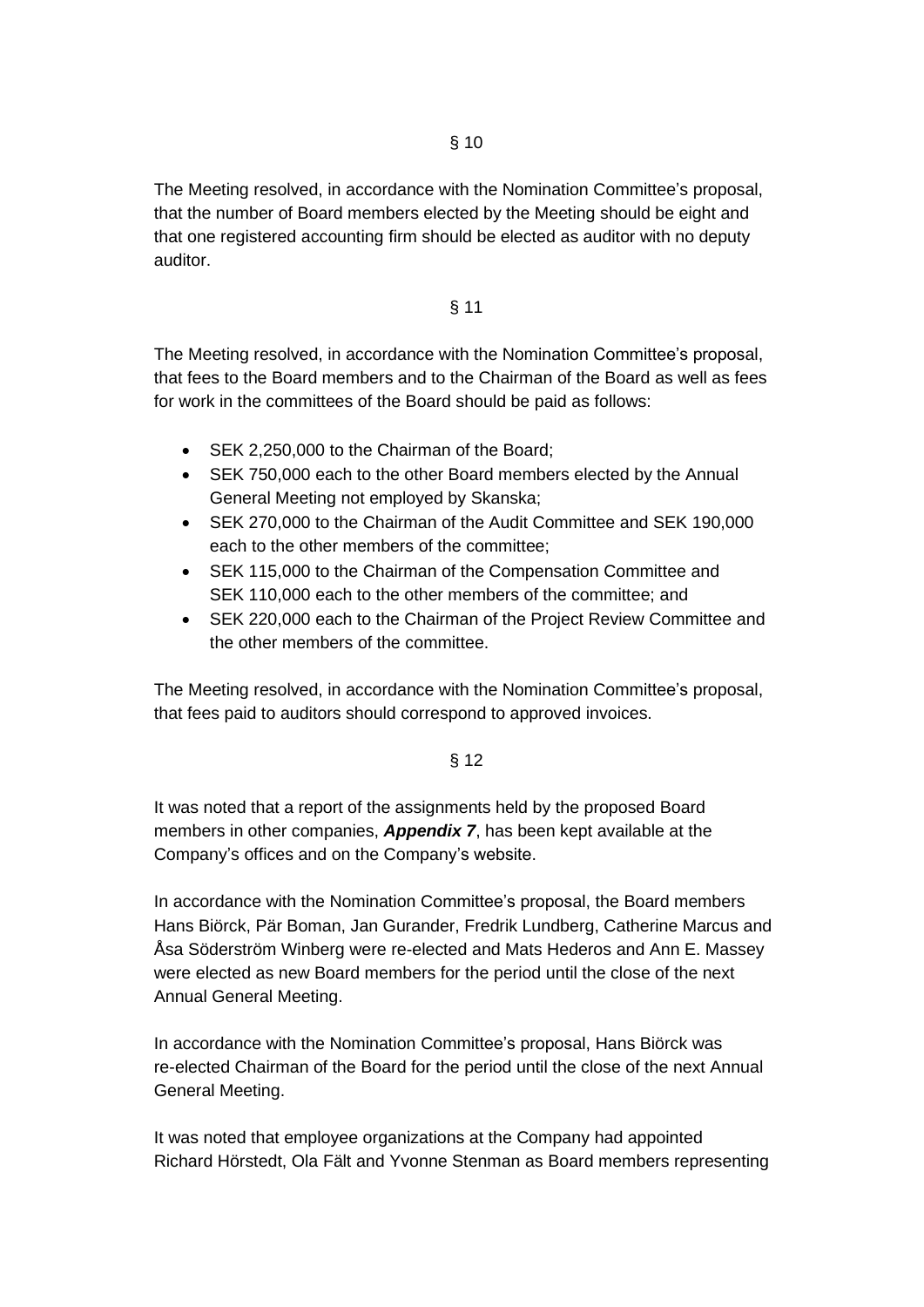the employees, with Hans Reinholdsson, Goran Pajnic and Anders Rättgård as deputies.

#### § 13

In accordance with the Nomination Committee's proposal, Ernst & Young AB was re-elected auditors for the period until the close of the Annual General Meeting 2023.

### § 14

It was noted that the Board's report regarding compensation pursuant to Chapter 8, Section 53 a of the Swedish Companies Act, *Appendix 8*, had been presented by being kept available at the Company's offices and on the Company's website.

The Meeting resolved to approve the Board's remuneration report for 2021.

§ 15

The Meeting resolved to approve the Board's motion on authorization for the Board to, on one or several occasions, however at the latest until the Annual General Meeting 2023, resolve on acquisitions of no more than 2,600,000 own Series B shares in the Company on Nasdaq Stockholm to secure delivery of Series B shares to participants in the Skanska employee ownership program resolved by the Annual General Meeting on March 28, 2019 (Seop 5), included in its entirety in the Notice to attend the Meeting, *Appendix 1*.

It was noted that the resolution was supported by shareholders representing at least two-thirds of the votes cast as well as of the shares represented at the Meeting.

### § 16

It was noted that the Board's motion to resolve on a long-term employee ownership program and acquisitions and transfers of shares under the program was included in the Notice to attend the Meeting, *Appendix 1*, and had been available in its entirety for the shareholders at the Company's offices and on the Company's website since February 24, 2022 and sent to shareholders who had so required. The Board's statement pursuant to Chapter 19, Section 22 of the Swedish Companies Act has been available at the Company's offices and on the Company's website since February 24, 2022.

The Meeting resolved on a long-term employee ownership program for the financial years 2023, 2024 and 2025 ("Seop 6") in accordance with item 16A in the Board's motion and resolved, with support from shareholders representing at least